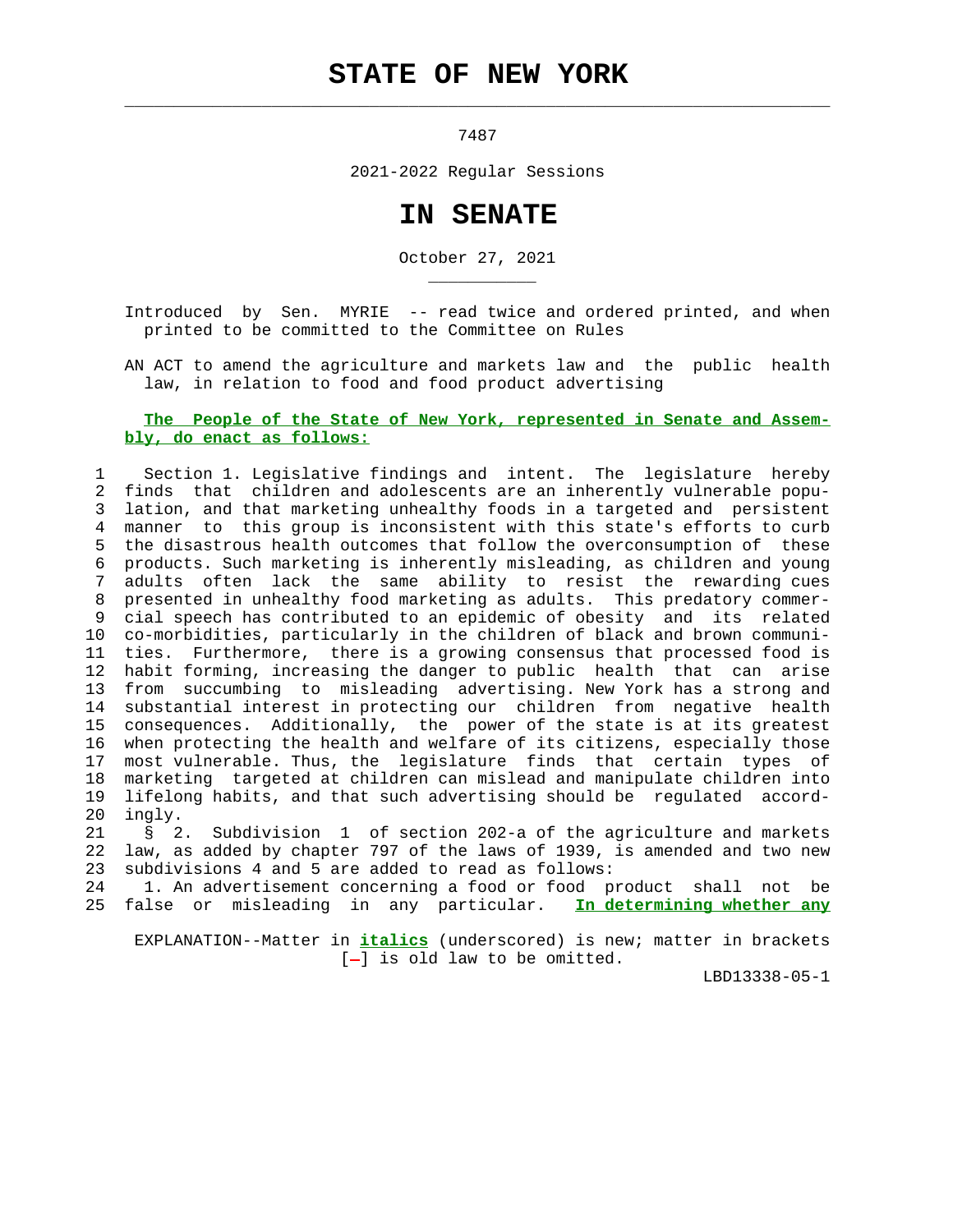S. 7487 2

| ı  | advertising concerning a food or food product is false or misleading,      |
|----|----------------------------------------------------------------------------|
| 2  | factors shall include, but not be limited to:                              |
| 3  | (a) Representations disseminated in any manner or by any means,            |
| 4  | including digitally, or by statement, word, design, device, sound or any   |
| 5  | combination thereof, for the purpose of inducing, or which are likely to   |
| 6  | induce, directly or indirectly, the purchase of food or food product;      |
| 7  | (b) The extent to which the advertising fails to reveal facts material     |
| 8  | in the light of such representations with respect to the food or food      |
| 9  | product to which the advertising relates under the conditions prescribed   |
| 10 | <u>in said advertisement, or under such conditions as are customary or</u> |
| 11 | usual; and                                                                 |
| 12 | (c) Whether the entity responsible for the advertisement knowingly or      |
| 13 | with reason to know, used false or misleading content to target a          |
| 14 | consumer reasonably unable to protect their interests because of their     |
| 15 | age, physical infirmity, ignorance, illiteracy, inability to understand    |
| 16 | the language of an agreement, or similar factor.                           |
| 17 | 4. For purposes of paragraph (c) of subdivision one of this section,       |
| 18 | special consideration shall be given to advertisements directed at a       |
| 19 | child as defined in section three hundred seventy-one of the social        |
| 20 | services law. In determining whether an advertisement concerning a food    |
| 21 | or food product is directed at a child, factors shall include, but not     |
| 22 | be limited to:                                                             |
| 23 | (a) Subject matter;                                                        |
| 24 | (b) Visual content;                                                        |
| 25 | (c) Use of animated characters or child-oriented activities and incen-     |
| 26 | tives;                                                                     |
| 27 | (d) Music or other audio content;                                          |
| 28 | (e) Age of models;                                                         |
| 29 | (f) Presence of child celebrities or celebrities who appeal to chil-       |
| 30 | dren;                                                                      |
| 31 | $(q)$ Language;                                                            |
| 32 | (h) Competent and reliable empirical evidence regarding audience           |
| 33 | composition and evidence regarding the intended audience;                  |
| 34 | (i) Physical location of advertisement, including, but not limited to,     |
| 35 | proximity to schools or other institutions frequented by children;         |
| 36 | (j) Medium by which the advertisement is communicated, including, but      |
| 37 | not limited to, social media; or                                           |
| 38 | (k) Other similar factors.                                                 |
| 39 | 5. (a) Whenever there shall be a violation of this section, the attor-     |
| 40 | ney general, in the name of the people of the state of New York, or a      |
| 41 | city corporation counsel on behalf of the locality, may bring an action    |
| 42 | in the supreme court or federal district court to enjoin and restrain      |
| 43 | such violations and to obtain restitution and damages.                     |
| 44 | (b) Any person, firm, corporation or association that has been damaged     |
| 45 | as a result of violations of this section shall be entitled to bring an    |
| 46 | action for recovery of damages or to enforce this section in the supreme   |
| 47 | court or federal district court.                                           |
| 48 | § 3. Subdivision 24 of section 16 of the agriculture and markets law,      |
| 49 | as amended by chapter 108 of the laws of 1974, is amended to read as       |
| 50 | follows:                                                                   |
| 51 | 24. [Co-operate] Cooperate with local health departments and other         |
| 52 | local agencies in preventing the production, manufacture, sale or offer-   |
| 53 | ing for sale of fraudulent, deleterious or unwholesome food.<br>The        |
| 54 | department, in conjunction with the department of health, shall annually   |
| 55 | produce to the legislature a report detailing a determination as to        |
| 56 | which foods may be unwholesome or deleterious according to generally       |
|    |                                                                            |